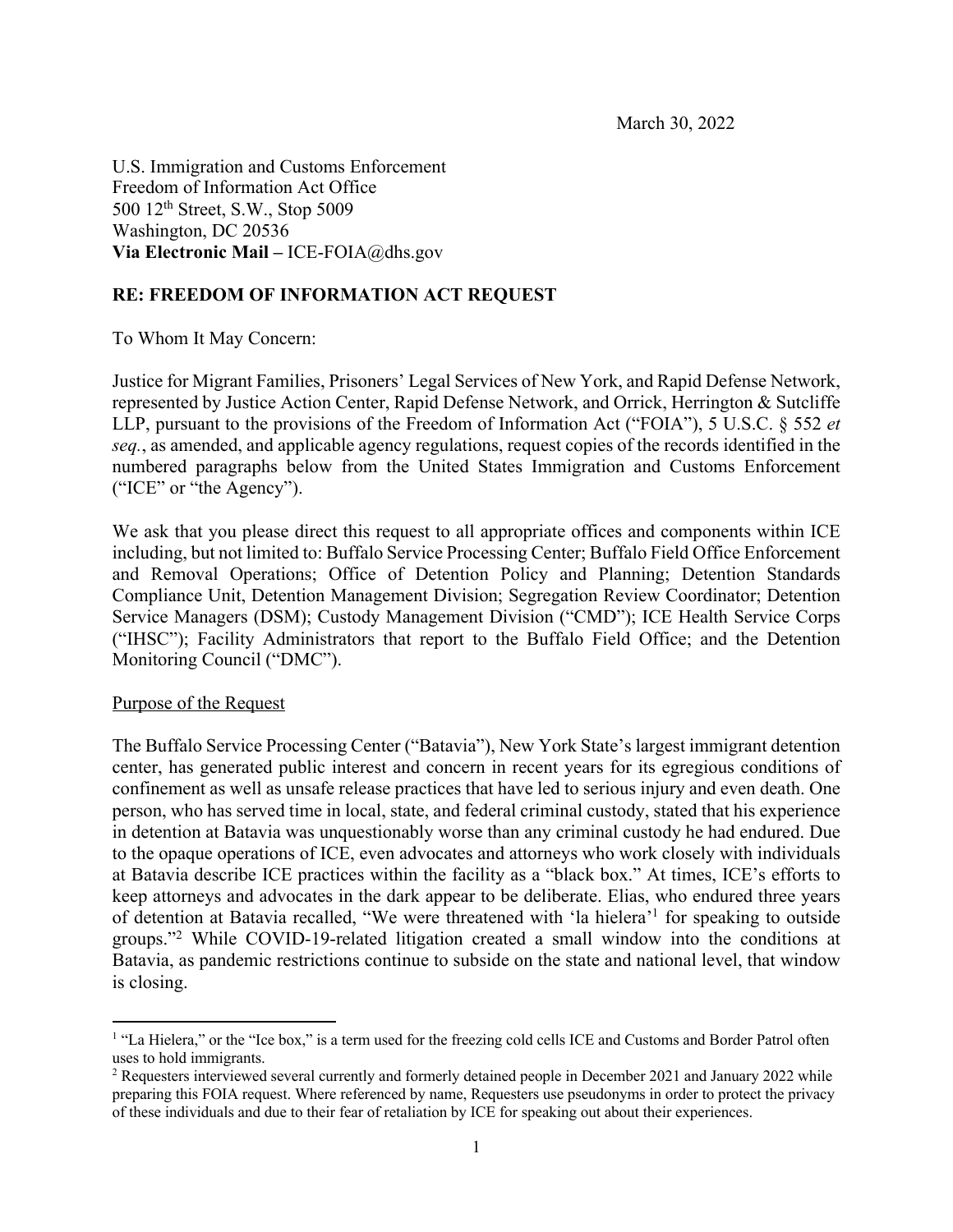Other facilities in the region are even more opaque: ICE lists six facilities under the Buffalo Field Office's purview on its website, several of which Requesters have never heard of in connection to immigration detention, despite their significant experience serving detained individuals in the region. Conversely, Requesters know that Rensselaer County Jail houses detained people for ICE and is the subject of a pending Office of Civil Rights and Civil Liberties complaint due to egregious conditions and officer abuse there. <sup>3</sup> Yet Rensselaer does not appear on ICE's list of facilities in New York.<sup>4</sup> This FOIA request is necessary to bring transparency to the agencies' activities in upstate New York that are otherwise nearly entirely hidden from public view.

Requesters regularly witness and hear from individuals detained at Batavia about ICE's violations of its statutory obligations, its constitutional obligations, and its obligations under its own standards to "improve safety, security and conditions of confinement for detainees." ("Performance-Based National Detention Standards" or "PBNDS"). <sup>5</sup> These violations include:

- *Unsafe release practices*, such as releasing individuals in the middle of winter without appropriate clothing, without accommodations for disabled and other vulnerable people, and without sufficient notice and opportunity to coordinate with family or advocates to arrange shelter and travel. These practices have resulted in hospitalization and even death.
- *Inadequate medical care and accommodation*, including a pattern and practice of delaying and denying people necessary medical care while in detention.
- *Routine and retaliatory use of solitary confinement without due process*, such as placement in solitary confinement for 10 to 15 days with no hearing or accommodation for people with mental or physical health conditions. For example, Elias was placed in solitary confinement for 13 days without a hearing after he accidentally injured another person during a soccer game. "After I got out, I was given a different color uniform and moved to a higher security unit. I worried how this could hurt my case, even though I did nothing wrong." Detained individuals also report the use of solitary confinement as a form of retaliation, like Apollo, who was placed in solitary confinement after he refused to sign a voluntary departure form to 'self-deport'.
- *Rampant physical abuse and mistreatment*, which continues because complaints and grievances are not addressed.
- *Racial discrimination*, which results in more punitive treatment of Black detained people, in particular, including higher rates of solitary confinement, use of restraints, and use of force.
- *Inadequate language access services*, which results in the denial of medical care, access to justice, and meaningful access to services, despite that such access is mandated by federal law. As one advocate observed, "People who don't have a shared language with other people are treated worse; officials just don't bother communicating to them."

<sup>4</sup> *Detention Facilities*, Immigration and Customs Enforcement, https://www.ice.gov/detention-

facilities?state=21&office=&name= (last updated Feb. 18, 2022).

<sup>3</sup> Kenneth C. Crowe II, *Complaint alleges 'filthy living conditions' for immigrants at local jail*, Times Union, Sept. 21, 2021, https://www.timesunion.com/news/article/Complaint-alleges-filthy-living-conditions-for-16477034.php.

<sup>5</sup> *ICE Detention Standards*, Immigration and Customs Enforcement (Nov. 9, 2021), https://www.ice.gov/factsheets/facilities-pbnds.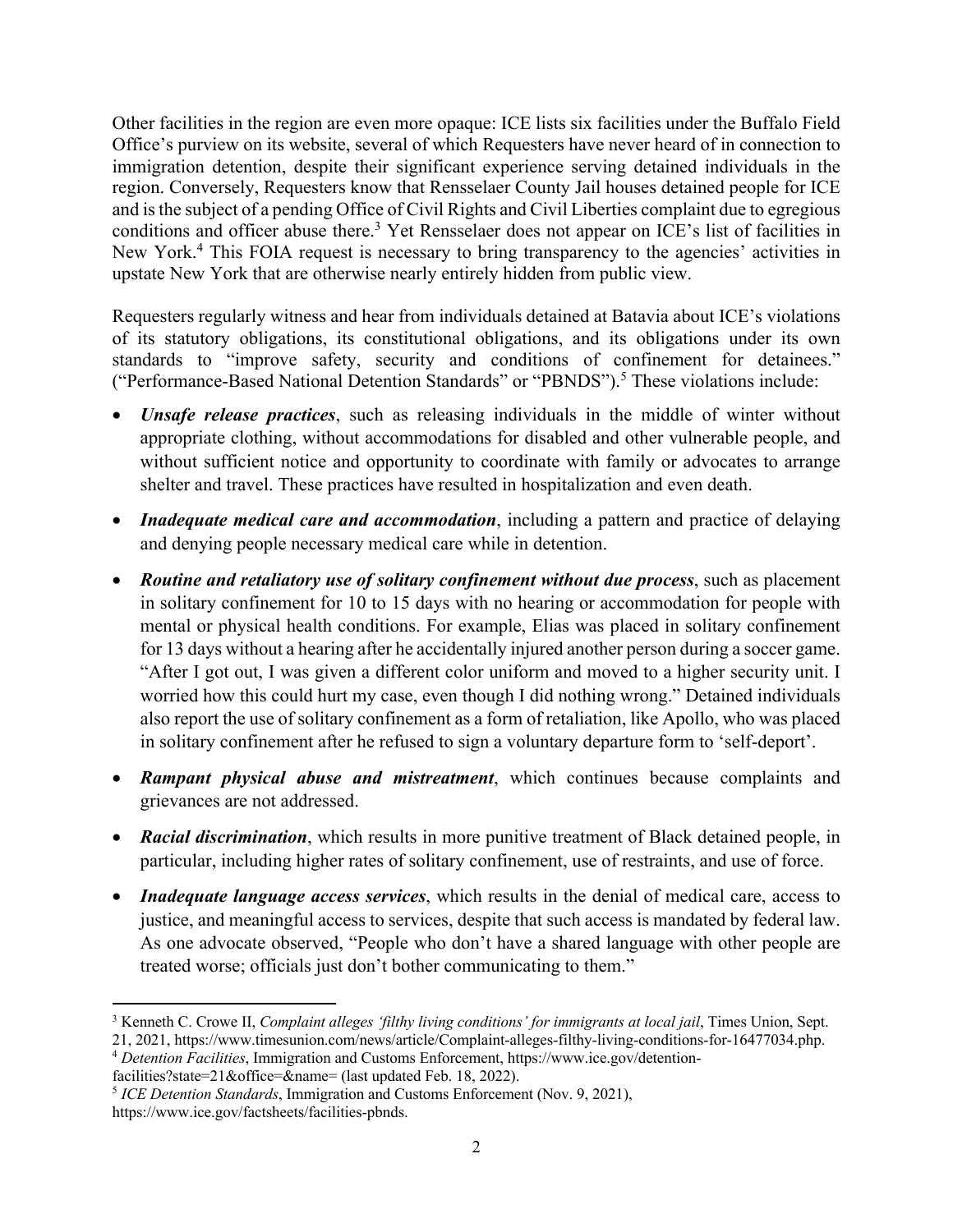Interviews with advocates and individuals previously detained at Batavia illustrate the severity of these violations. For example, Pierre, a man with severe schizophrenia and other mental and physical disabilities, was found dead in the street shortly after his release from Batavia at a rural gas station. Despite months of advocacy and repeated requests by Requester Justice for Migrant Families, ICE declined to provide a release date to advocates coordinating his housing and medical care and refused to make reasonable accommodations to facilitate Pierre's safe release.

In another case illustrating the physical abuse experienced by people detained in Batavia, a dozen officers piled onto a petite Black man who refused to enter his cell because he had not been given dinner. The officers beat him so badly he had to be carried out on a stretcher. In yet another instance, a guard choked a man in his bed, only stopping due to the outcry of other detained people who came to the man's defense. The detained individuals complained about the guard. Rather than being fired, the officer was transferred to another unit where he continued to abuse detained people. "That person should not be in charge of caring for people," a witness said.

Requesters include local immigrant rights advocates and organizations that provide legal representation to individuals detained at Batavia. Requesters work closely with people detained at Batavia and other facilities in upstate New York and advocate alongside them. Knowledge of the conditions in which they are held are relevant for Requesters' representation of people detained at Batavia and for Requesters' advocacy efforts to ensure the rights of people detained at Batavia are respected. Requesters have a vested interest in the conditions in which their clients and community members are held.

Requesters urgently seek information on the federal government's policies, directives, and actions relating to the treatment and processing of immigrants at Batavia and other facilities in upstate New York. The public has a right to know what happens in the "black box" of ICE custody in their state, particularly as New York considers the Dignity Not Detention bill, A7099A/S7373, which would end current and future ICE contracts with state, municipal, and private facilities. The disclosure of the information sought below will contribute to the "public understanding of the operations or activities of the government," 5 U.S.C.  $\S$  552(a)(4)(A)(iii) and provide the public with information necessary to engage in the democratic process and public debate regarding the use of ICE detention in New York State. Disclosure would thus be "in the public interest," 28 C.F.R. § 16.10(k). *See also* 6 C.F.R. § 5.11(k)(1).

# Definitions

The records request below incorporates the following definitions:

"Anonymized ID" refers to any non-identifying variable the Agency may use to connect individual-level data across data sets, such as the first five digits of the Alien numbers, the last four digits of social security numbers, or any other similar information.

"Buffalo Field Office District" refers to the geographical are that ICE considers within the "area of responsibility" or jurisdiction of the ICE Buffalo Field Office. ICE detention facilities including Albany County Correctional Facility, Allegany County Jail, Buffalo ("Batavia") Service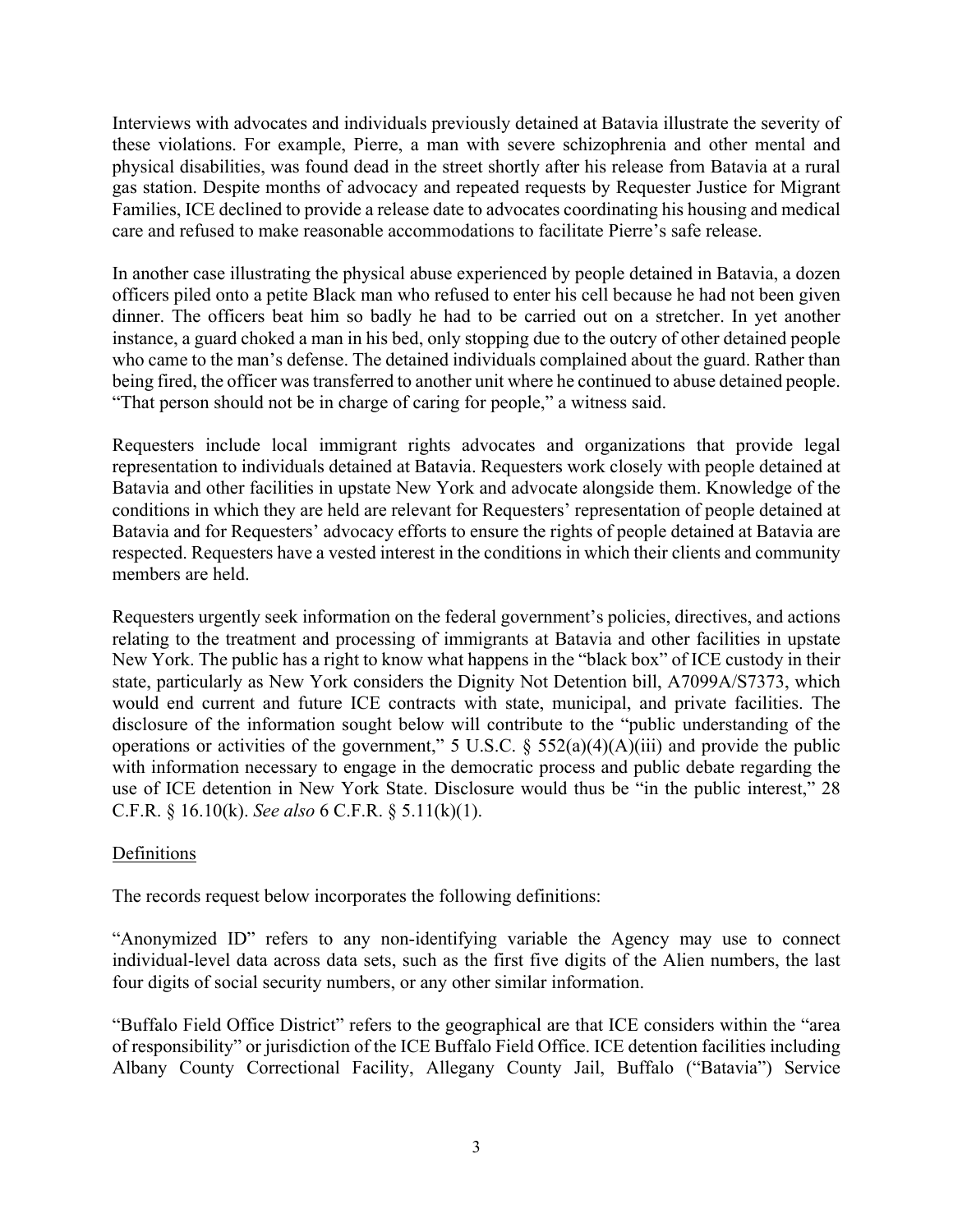Processing Center, Chautauqua County Jail, Clinton County Jail, Rensselaer County Jail, and Wayne County Jail are located within the Buffalo Field Office District.

"Communication(s)" refers to the transmittal of information in any format, including, but not limited to, the communication formats listed under "Record."

"Contract" or "Government Contract" refers to any agreement or modification thereof between any contracting agency and any person or entity for the purchase, sale, or use of personal property or nonpersonal services.

"Contractor" refers to any person or entity holding, or who has ever held or sought to hold, a Government Contract as defined in 41 CFR § 60-1.3. Any reference herein to a specific contractor or a contractor in general also refers to any division, subsidiary, or affiliate thereof and to their employees.

"Custody" refers to the state of being under the control of ICE or a third party at the direction of ICE based on purported violation of the Immigration and Nationality Act.

"Detain" or "Detention" refers to the act of ICE, whether by Agency personnel or a third party at the direction of ICE or Agency personnel, taking an individual into the custody of the United States government based on purported violations of the Immigration and Nationality Act, including but not limited to placement in a local or state jail or prison, including through Intergovernmental Service Agreement facilities, 287(g) agreements, private facilities, and federal facilities.

"Facility" or "ICE Facility" refers to any physical location where individuals are held pursuant to ICE custody.

"Grievance" refers to any formal or informal complaint made by or on behalf of a detained person, or regarding the behavior of ICE personnel or conditions at Batavia, whether submitted to Batavia personnel or other government or nongovernment actors. For each grievance record requested, we also request records regarding any Agency investigation of, and response to, the grievance.

"Limited English Proficiency" or "LEP" refers to "[i]ndividuals who do not speak English as their primary language and who have a limited ability to read, speak, write, or understand English. . . . LEP individuals may be competent in English for certain types of communication (e.g. speaking or understanding), but still be LEP for other purposes (e.g. reading or writing)." *Language Access Information and Resources*, U.S. Immigration and Customs Enforcement, https://www.ice.gov/detain/language-access (last accessed March 17, 2022).

"Personnel" refers to an individual employed by an organization or authorized to act on behalf of an organization, including employees, contractors, contractors' employees, agents, or representatives.

"Record" refers to any information in electronic, written, and/or printed form that is in ICE's constructive possession, directly or indirectly, regardless of where or how the information originated or where or how ICE received it, encompassing but not limited to any information in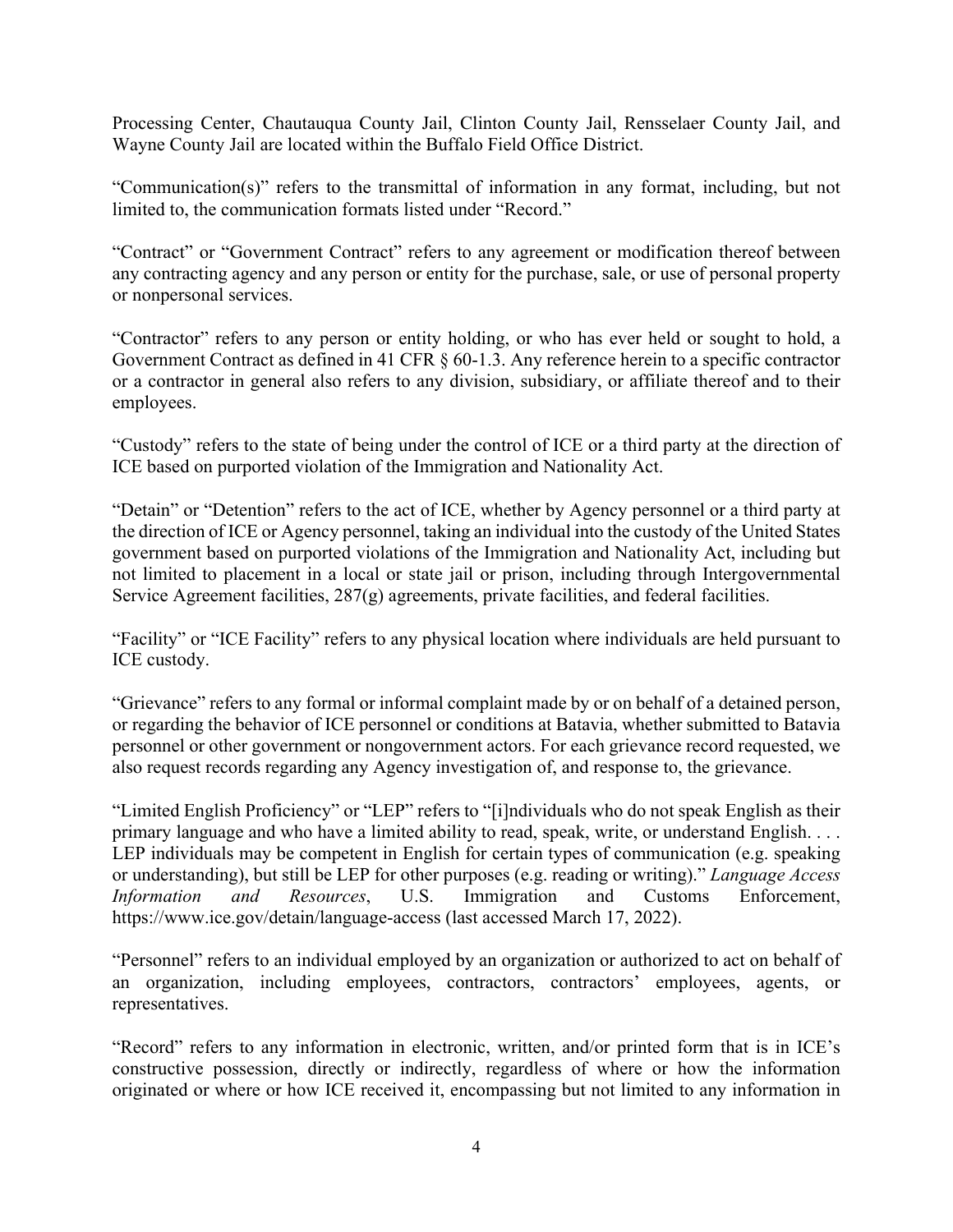the custody of any U.S. government contractors for purposes of information management for ICE, and including but not limited to: messaging communications between phones or other electronic devices, including but not limited to communications sent via short message service ("SMS"), multimedia message service ("MMS"), or any other messaging service, via Blackberry Messenger, iMessage, WhatsApp, Facebook, Signal, G-Chat, Instagram direct message, Twitter direct message, Slack, and/or any other messaging and communications platform; emails, letters, faxes, and/or any other form of correspondence; minutes and/or notes of meetings and/or phone calls; voicemail messages; images, video, and/or audio data; social media posts; calendar entries; files and their contents, including any notes; logs, spreadsheets, worksheets, and/or coversheets; database entries, analyses of data; metadata; investigations, reports, studies, and/or reviews; internal memoranda; contracts, agreements, and/or memoranda of understanding, including but not limited to intergovernmental services agreements; presentations, formal or informal; training criteria, standards, evaluations, and/or materials; orders, directives, and/or instructions; legal opinions and/or memoranda; policies, procedures, protocols, and/or manuals; guidance and/or guidelines; bulletins, advisories, and/or alerts; as well as any reproductions thereof that differ in any way from any other reproduction, such as copies containing notations, drafts, and revisions.

"Solitary Confinement" refers to placement of an individual into restricted housing, typically in a single cell, often referred to as a "special management unit" or "segregated housing unit." It includes placement into restrictive housing, segregated housing, or any other form of isolation where an individual is held for 20 or more hours a day in a cell by themselves. This term refers to isolation on any basis, or no basis, including for administrative segregation, protective custody, medical isolation, quarantine, disciplinary segregation, and segregation due to overcrowding or other logistical considerations.

"Training Materials" refers to all Records used to instruct, guide, or otherwise prepare personnel for any aspect of their employment or contract including, but not limited to, electronic records.

In addition, in interpreting the Requests, the singular form of a noun or pronoun shall be considered to include within its meaning the plural form of the noun or pronoun, and vice versa. In requesting "policies" and "guidance," the Requesters seek national policies and guidance, as well as policies and guidance specific to the Batavia and/or Buffalo Field Office, in any format, including memoranda. However, Requesters do not refer to or seek copies of the Performance-Based National Detention Standards, unless annotated or incorporated in another record.

In requesting "correspondence" and "communications," the Requesters seek any record of written correspondence or verbal correspondence, whether formal or informal, in any format, including intra-Agency, inter-Agency correspondence, and Agency correspondence with third parties. The date range for all searches should be understood to commence with each provided start date and to end on the date the search for documents responsive to that request is commenced by the Agency. *See Ferguson v. U.S. Dep't of Educ*., No. 09 CIV. 10057 FM, 2011 WL 4089880, at \*11 (S.D.N.Y. Sept. 13, 2011) (commencement date of agency's search was reasonable cut-off date).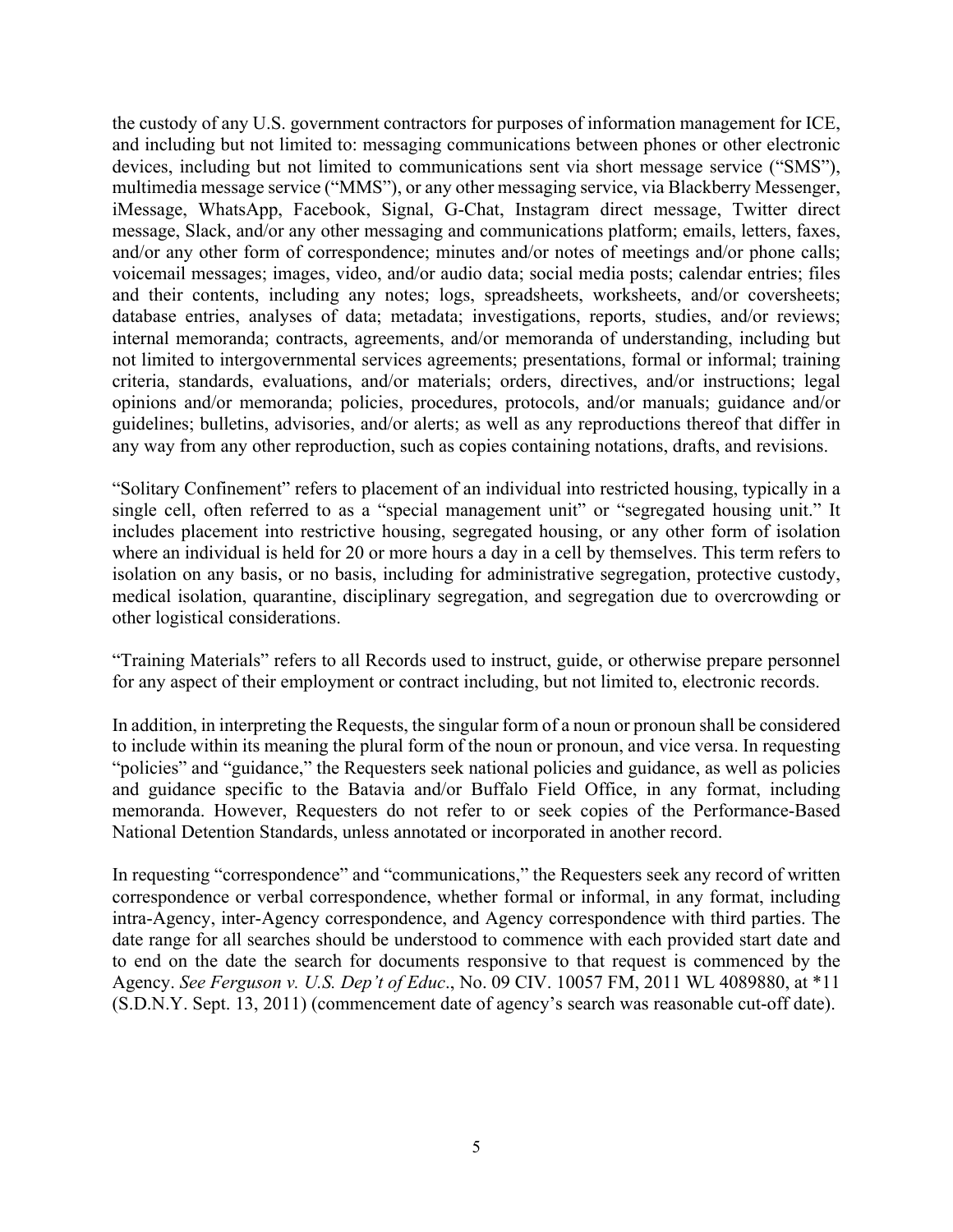### Request for Information

All requests detailed below, other than requests in paragraphs 1-5, are for records related to ICE detention at Batavia only, including records related to transfers into and out of Batavia. For requests 1-5 Requesters request that responsive records be broken out and labeled to reflect the ICE facility the records relate to.

## **General Information – All Facilities Within the Buffalo Field Office District**

- 1) All executed agreements that were in force on or after July 1, 2019 between ICE and third parties, including municipal, state, or private actors, regarding the detention of, or provision of services to, immigrants in ICE custody within the Buffalo Field Office District
- 2) Any communications since January 1, 2021 between ICE and third parties, including municipal, state, or private actors, regarding contract renewal, supplemental agreements, addendums, or riders related to the executed agreements referenced in request one
- 3) Records held by CMD created since July 1, 2019 regarding the capabilities of detention facilities in the Buffalo Field Office District to meet the needs of people with special vulnerabilities, pursuant to ICE Directive 11065.1 § 7.2(2)
- 4) Records created since July 1, 2019, including data in any database disaggregated by national origin and race of detained individuals or, if not available, in aggregate, reflecting the population of people in ICE custody at each facility within the Buffalo Field Office District, including the following information:
	- a) The subsection of the INA that purportedly authorizes their detention (e.g. 8 U.S.C. §§ 1226(a); 1226(c); 1225(b); 1231(a))
	- b) National origin
	- c) Race
	- d) Length of custody
	- e) Releases, the nature of release (e.g. transfer or release to community) and, if transferred, detention facilities where transferred
	- f) ICE or EOIR bond amount, if set
	- g) Security and/or risk classification level(s) assigned
	- h) If in cell unit, hours locked into cell per day
- 5) All Records created since January 1, 2018 regarding any death of a person in the custody of the Buffalo Field Office District, including any investigations or reports produced

# **Accommodations and Care for People with Mental and Physical Disabilities**

- 6) All Records reflecting formal or informal policies in force on or after July 1, 2019 regarding:
	- a) How facilities determine whether an individual has a qualified disability (mental or physical) or chronic medical condition (mental or physical) upon intake
	- b) How facilities determine whether an individual has a qualified disability (mental or physical) or chronic condition at any point after intake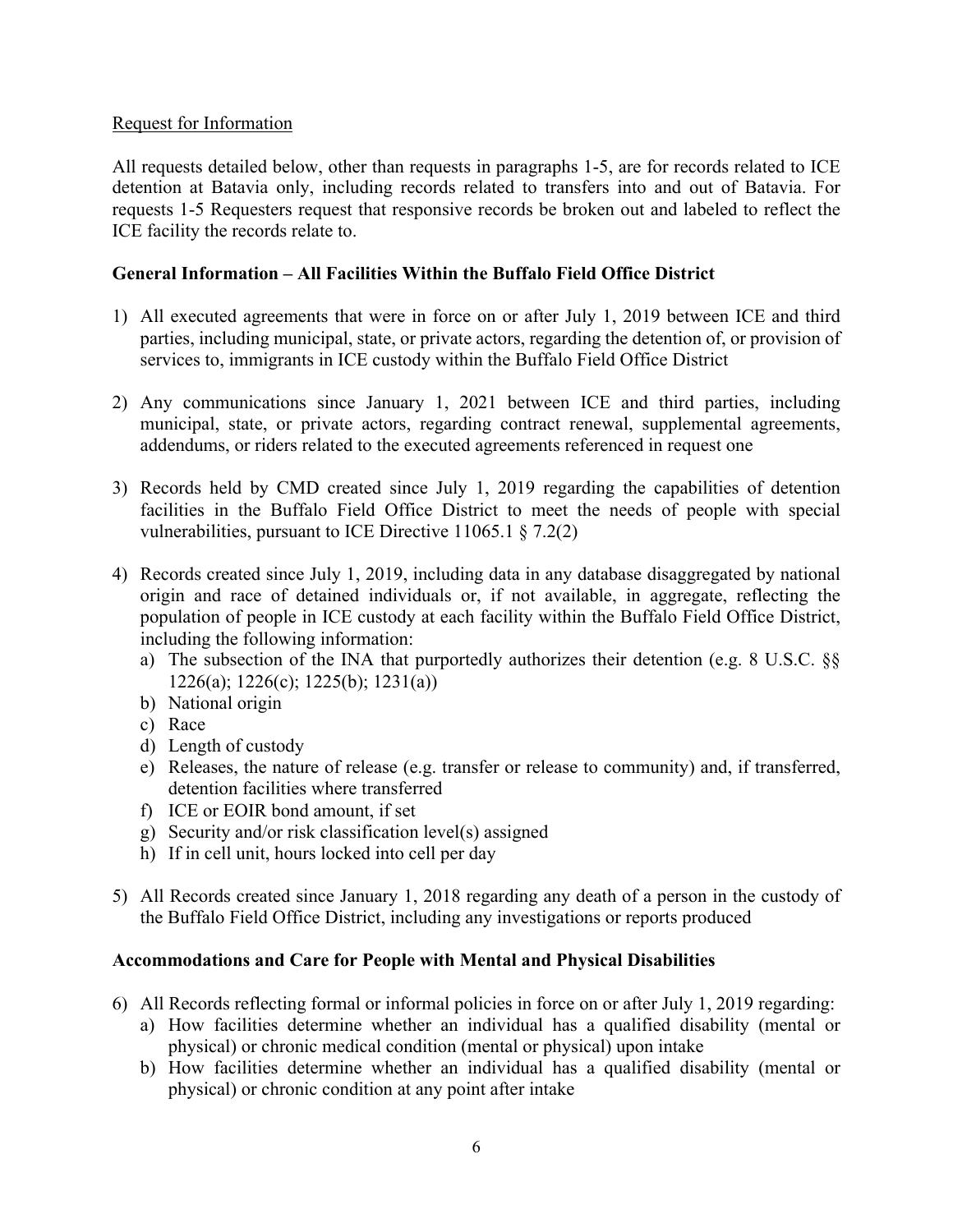- c) Any and all processes by which an individual is designated as having a "special vulnerability" as defined in ICE Directive 11065.1 § 3.3
- d) Any and all processes by which facilities determine what constitutes a "serious medical illness" as reflected in ICE Directive 11065.1 § 3.3
- 7) All Records created since July 1, 2019, including data in any database disaggregated by national origin and race of detained individuals or, if not available, in aggregate, regarding:
	- a) Reports to the Buffalo Field Office of the detention of people with cognitive, intellectual, or developmental disabilities, or communication or mobility impairment
	- b) Formal and informal requests for accommodations and dispositions of those requests including dates of request and disposition, nature of request and outcome of adjudication
	- c) Accommodations approved by a multidisciplinary committee that require ICE approval, including the date the request for accommodation was made, the date the request for accommodation was approved by the multidisciplinary committee, the date the accommodation was authorized or not authorized by ICE and the date the accommodation was actually provided to the individual, if provided
	- d) Any removal by ICE of a detained person's mobility aid such as a crutch, cane, or wheelchair, or other medical device or disability aid, and the basis for removal
	- e) Any provision of a chair or other object in lieu of a wheelchair, or other medical device such as a cane, for the purpose of moving between areas such as the unit and showers
	- f) Any grievances filed by a detained individual, ICE personnel, or third parties related to the provision of adequate accommodations for mental or physical health conditions or disabilities, the date the grievance was made, the date the grievance was resolved, and the outcome of the resolution
- 8) Records sufficient to show what training personnel receive related to disability and reasonable accommodations from July 1, 2019 to the date this search is conducted

# **Language Access and Accommodation**

- 9) Records reflecting policies or protocols in force on or after July 1, 2019 regarding:
	- a) How the facility determines whether an individual is LEP
	- b) Any protocols in place to ensure that each LEP person has access to all of the accommodations to which they are entitled pursuant to Title VI of the Civil Rights Act of 1964, 42 U.S.C. 2000d et seq. and Executive Order 13166, *Improving Access to Services for Persons with Limited English Proficiency*, (August 11, 2000)
	- c) Safeguards and protocols for individuals who do not have sufficient literacy to adequately comprehend written information to ensure that they are meaningfully receiving the information that is provided to them in writing, including identifying such people and obtaining informed consent for documents requiring signature

# 10) Records since July 1, 2019 sufficient to show:

a) The number of detained people designated as LEP and accommodations provided to them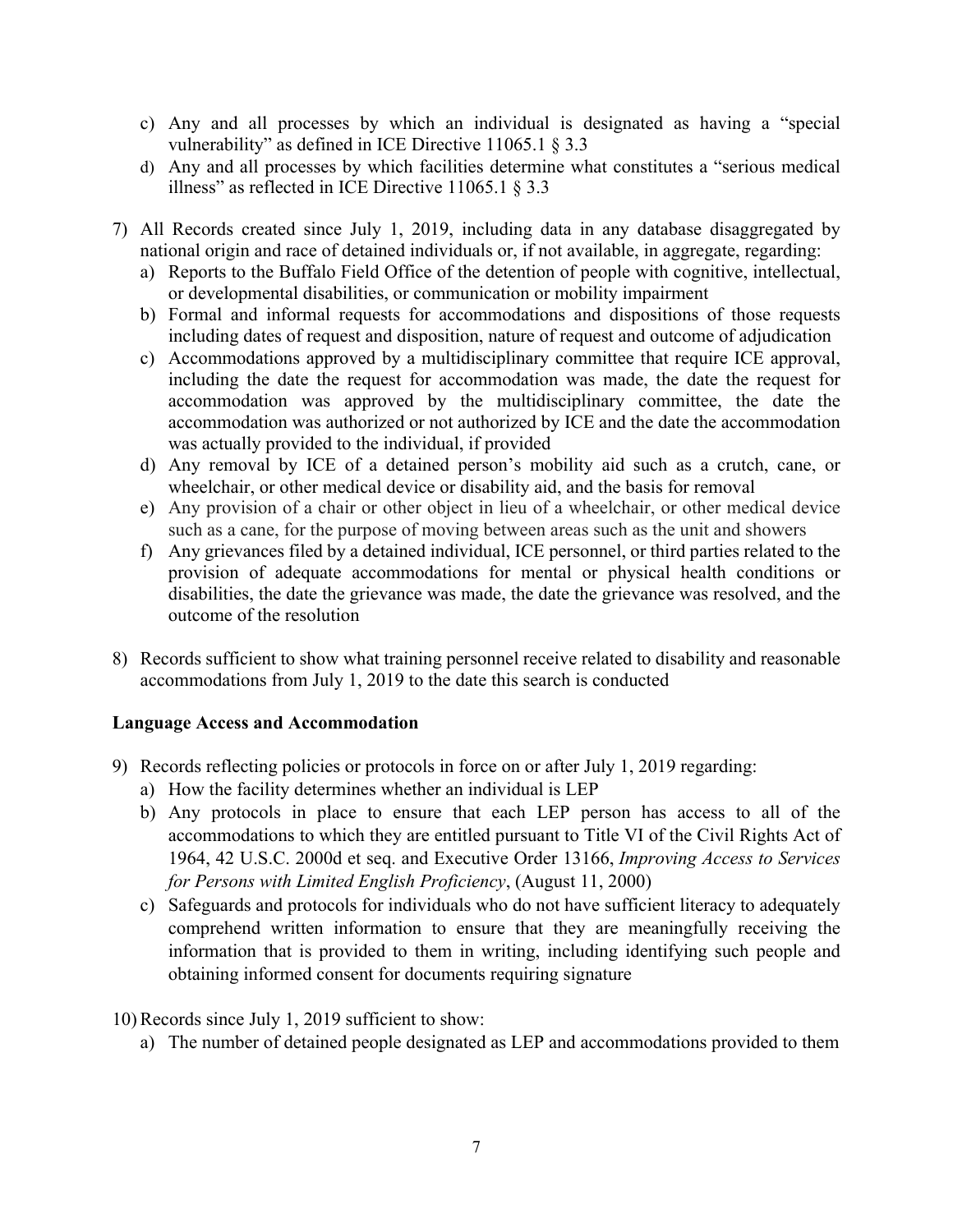- b) Requests for interpretation made by detained people, or by ICE personnel to communicate with a detained person, the non-English language needed, the date of the request, the date of the disposition of the request, and the outcome of the request
- c) The use of non-medical ICE personnel or detained people as interpreters for detained people during medical visits
- d) Languages other than English determined to be spoken by "significant segments of the population," per PBNDS  $\S$  2.13(II)(6), and efforts to provide written materials in those languages within the facility
- e) Any grievances by or on behalf of a detained person regarding the provision of language access services, including translation and interpretation, and the resolution of such grievances
- f) Any grievances by or on behalf of a detained person related to alleged misrepresentation by ICE of documents presented by ICE to the detained person for their signature, and the resolution of any such grievances

# **Provision of Adequate Medical Care**

- 11) Records created since July 1, 2019, including data in any database disaggregated by national origin and race of detained individuals or, if not available, in aggregate, reflecting:
	- a) The response time for requests for sick call or medical assistance
	- b) Any recommendations for external medical treatment made by IHSC, with the date of the recommendation and nature of the treatment recommended, and the result of that recommendation, including the date brought for outside treatment, if any
	- c) Any grievances related to a detained person's medical care or lack of adequate medical care including date of grievance, nature of grievance, date(s) of response(s), and resolution of the grievance
	- d) Any notification to the facility administrator that a person's medical or mental health needs require special consideration in such matters as housing, transfer, or transportation, per PBNDS § 4.3(II)(13)
	- e) Any notification to the Field Office Director that an individual has a serious physical or mental illness, is pregnant, or has medical complications related to advanced age, per PBNDS  $\S$  4.3(V)(X)
	- f) The provision of a medical care summary and 7-30 day supply of any prescribed medications for individuals released or transferred out of the facility
	- g) Communications to, or among, ICE personnel encouraging, instructing, or discussing the need to prevent, discourage, or delay detained people from requesting sick call
	- h) The use of psychiatric medication as a form of sedation
	- i) Grievances related to the prescription of psychiatric medication or the dosage thereof, or grievances about how a prescribed medication makes the complaining patient feel, and the resolution of any such grievances
	- j) The implementation, enforcement, and quality control of continuity of care protocols, including release planning, continuity of treatment plan, referrals, provision of necessary medical devices, medication, and detailed summary of care upon release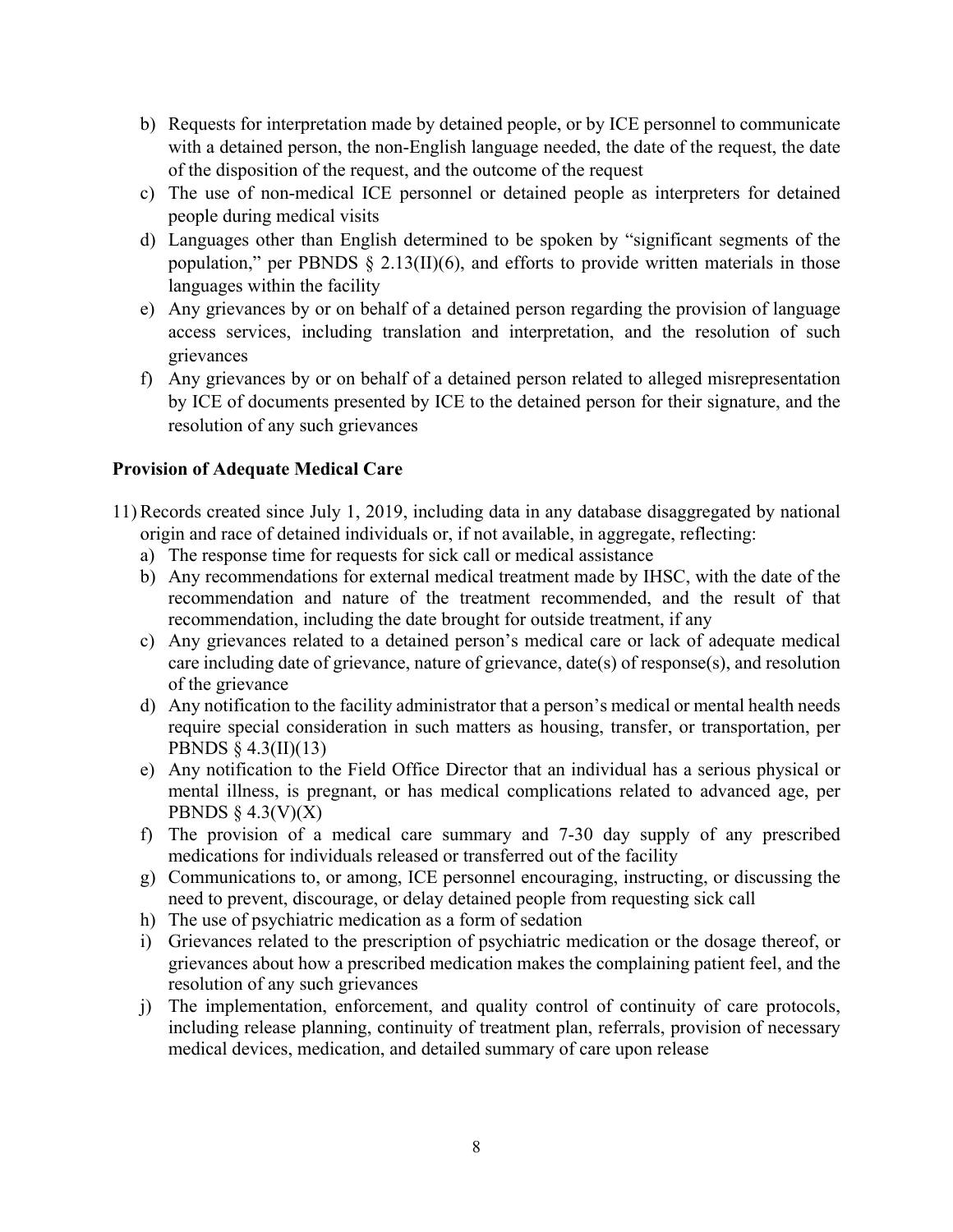- k) Health Service Administrator's internal review and quality assurance relating to corrective action plans, investigation of grievances, review of deaths, suicide attempts, and illness outbreaks, pursuant to PBNDS  $\S$  4.3(V)(EE)(2)
- l) Minutes from Quarterly Administrative Meetings pursuant to PBNDS § 4.3(V)(EE)(1)

12) Records sufficient to show:

- a) The staffing plan, pursuant to PBNDS  $\S$  4.3(V)(B), in place on or after July 1, 2019, and compliance with, or failure to comply with, the staffing plan during that period, including the lengths that medical, psychiatric, and counseling positions remained unfulfilled
- b) All Medical/Psychiatric Alerts active on or after July 1, 2019
- c) Hospitalizations and injuries of detained people since July 1, 2019, including the date of injury or date range of hospitalization, the nature of the injury or purpose of hospitalization, and any investigations or reports produced regarding such incidents

### **Use of Solitary Confinement and Disciplinary Process**

- 13) Individualized, disaggregated data regarding each individual booked or detained at Batavia on or after July 1, 2019, who was held in solitary confinement at any point, including:
	- a) Anonymized ID
	- b) Race and national origin
	- c) Date(s) held in solitary confinement
	- d) Basis for placement in solitary confinement
	- e) Date(s) of hearing, if any, whether the detained person was present at the hearing, and whether the detained person was represented in the hearing
	- f) If no hearing was provided, the reason a hearing was not held
	- g) Any grievances filed related to a person's placement, conditions, access issues, or incidents in solitary confinement, and the resolution of any such grievances
	- h) Time allowed out of cell

14) Records created since July 1, 2019 related to or reflecting:

- a) Any requests for and provision of accommodations in the disciplinary hearing process
- b) Incident reports and dispositions of charges for violations of codes 198, 199, 298, 299, 308, 311, 320, 323, 402, 404, and 413
- c) Actions taken by CMD, IHSC, and/or other components of ICE to "enhance" the capabilities and resources of the facility to meet the needs of vulnerable people in solitary confinement, pursuant to ICE Directive  $11065.1 \text{ § } 7.2(3)$
- d) Any inspections or monitoring of the use of solitary confinement, conducted by DSMs, CMDs, the Office of Detention Oversight, The Office for Civil Rights and Civil Liberties, or other agencies
- e) Any portions of quarterly reports or related communications from the DMC subcommittee regarding Batavia, including data about detained people held in segregation who met the criteria listed in ICE Directive 11065.1 §§ 5.1 and 5.2.2, the reasons for their segregation, the results of reviews of particular cases, and areas of concern regarding particular cases, pursuant to ICE Directive  $11065.1 \text{ § } 7.5(7)$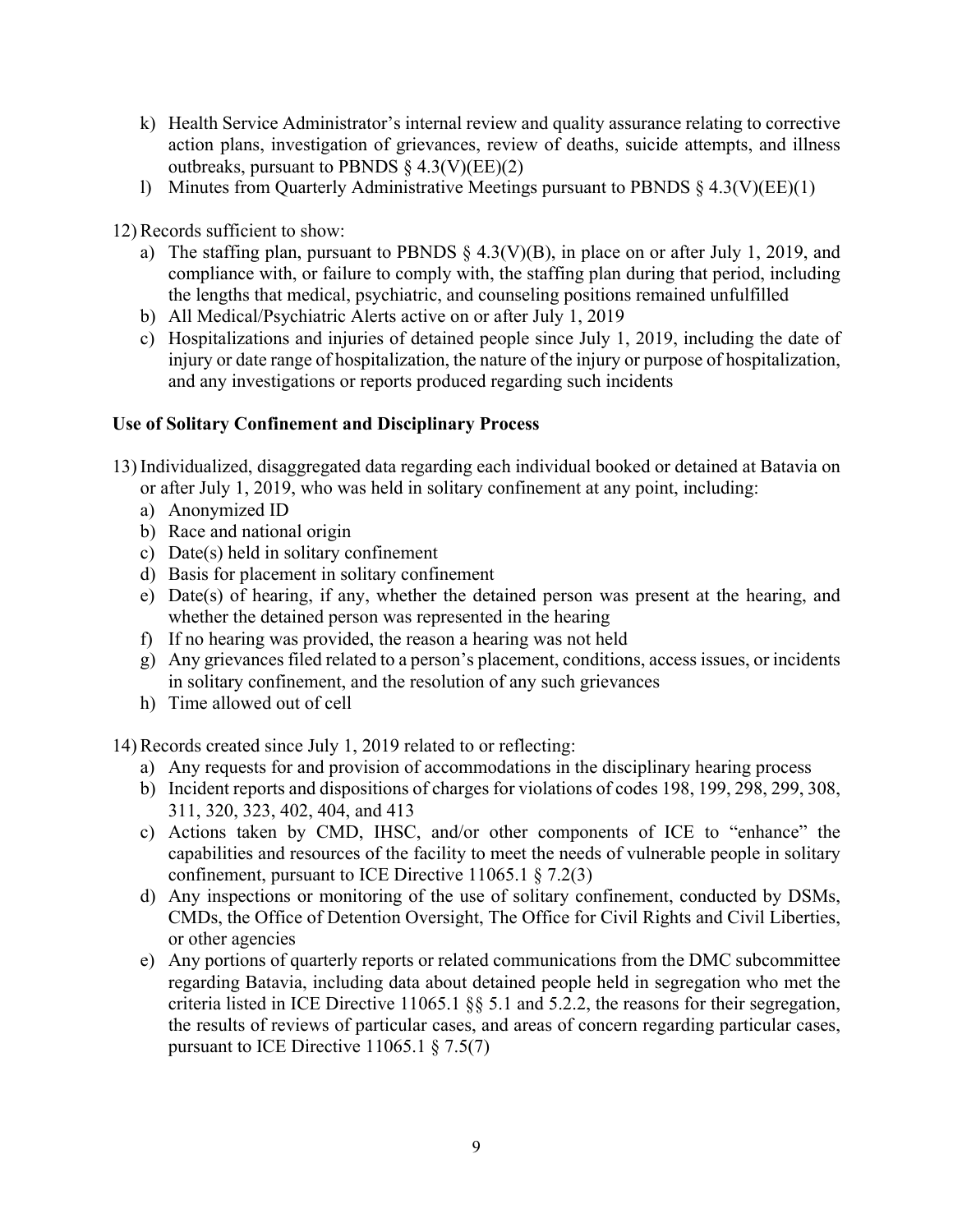- f) Reports or communications regarding the determination to keep a person in solitary confinement for more than 14 days continuously, or more than 14 days total during a 21 day period
- g) Reports or communications regarding the determination to hold a person in solitary confinement who has a qualified disability (mental or physical), mental illness, serious physical illness or disability, or otherwise has "special vulnerabilities" as defined in ICE Directive 11065.1
- h) Any instance where an individual was held in solitary confinement for 14 or more days during a 21-day period
- i) Any instance of solitary confinement that exceeded 10 continuous days
- j) Any instances of a person with a known mental illness, serious physical disability, serious physical illness, or otherwise having "special vulnerabilities" as defined in ICE Directive 11065.1, being held in solitary confinement for any period of time
- k) The placement of a person into administrative segregation on the basis of a mental or physical illness or disability, hunger strike, or suicide risk
- l) The deprivation of any usually authorized items or activities in solitary confinement
- m) All determinations by the DMC to end the use of solitary confinement for an individual
- n) The Agency's use of solitary confinement to hold people exposed to or infected with COVID-19
- 15) Records sufficient to show policies or protocols in force on or after July 1, 2019, regarding:
	- a) Facility-specific rules, protocols, and processes for administering the disciplinary system and use of solitary confinement, including all records related to the oversight, audit, deviance from, and enforcement of these rules, protocols, and processes
	- b) The process used to determine whether a detained person has a "special vulnerability" as defined in ICE Directive 11065.1, or otherwise is a person whose placement in solitary confinement would trigger protections and protocols under ICE Directive 11065.1 § 5.2

16) All Records created since July 1, 2019 related to or reflecting the use of solitary confinement for:

- a) Quarantine
- b) Administrative purposes due to overcrowding at the facility
- c) Protective custody, including whether at the request of the individual in custody or not
- d) Administrative segregation without pending charges or a disciplinary hearing, as outlined in PBNDS  $\S 2.12(V)(A)(1)(b)$
- e) Placement in administrative segregation following end of disciplinary segregation sentence, as outlined in PBNDS  $\S 2.12(V)(A)(1)(e)$
- f) Suicide watch
- g) Medical isolation

### 17) All Records created since July 1, 2019 related to compliance with ICE Directive 11065.1 §§ 5.1-5.2, including:

- a) Reporting to the Field Office Director or other administrators
- b) Supervisor interviews of detained people
- c) Dates of reports to administrators or other officials regarding placement
- d) Reports related to interviews and review of placement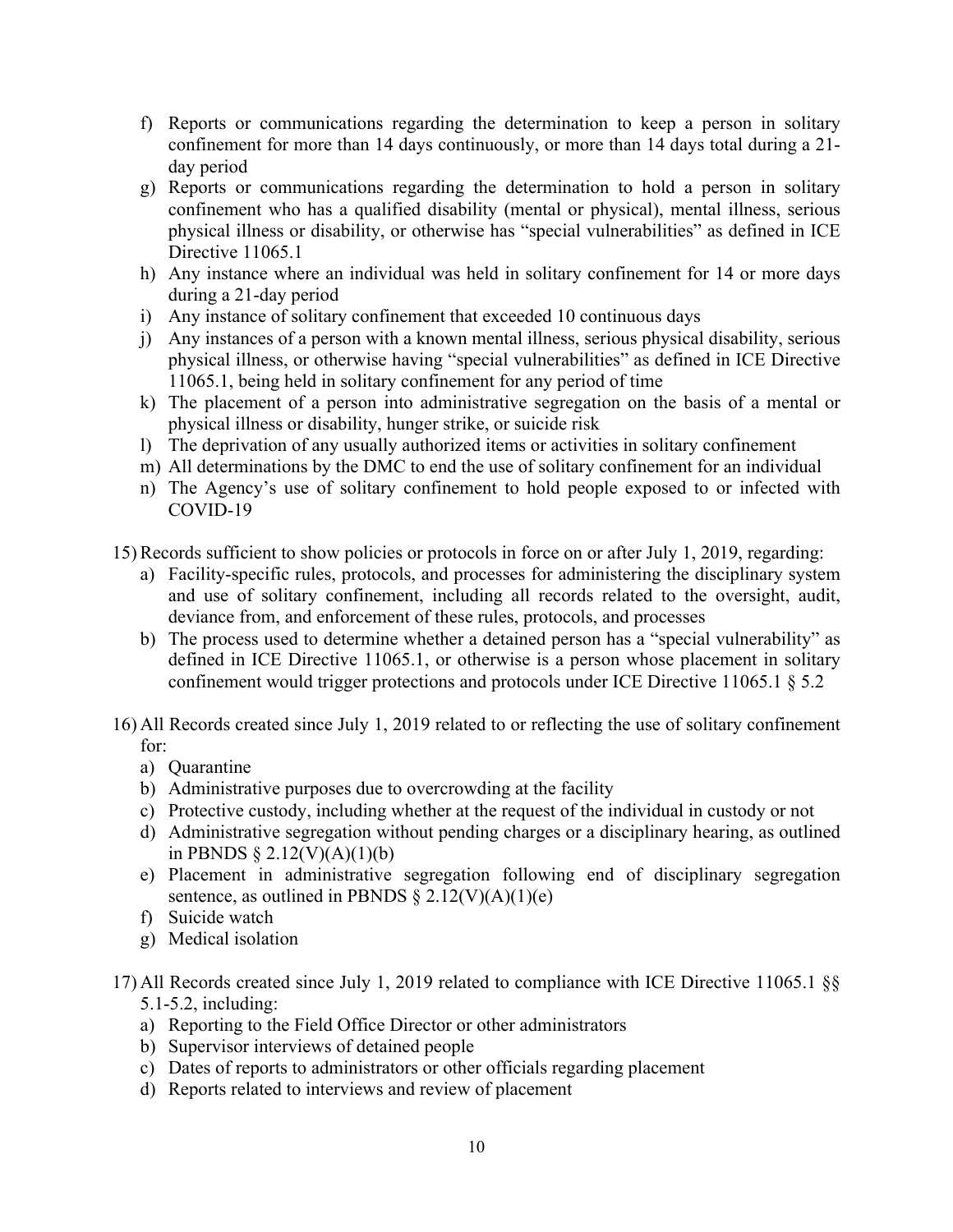- e) Decisions regarding ongoing placement in solitary confinement
- f) Duration of placement in solitary confinement

### **Release Protocols and Practices**

- 18) All Records created since July 1, 2019, including data in any database sufficient to show release practices in compliance with PBNDS  $\S 2.1(V)(I)$ , including
	- a) Provision of advanced notice to individuals being released
	- b) Any time an individual was released before 8am or after 4pm
	- c) Instances of release anywhere other than the Batavia Citgo Gas Station
	- d) The provision of winter coats upon release in November-March of each year
	- e) The provision of food upon release
	- f) Any instances where a free phone call was not made by a detained person before release and any instances where a free phone call was made more than 2 hours before release
	- g) Any accommodations or adjustments actually made to account for "special vulnerabilities" pursuant to PBNDS  $\S 2.1(V)(I)$
	- h) Communications with the Batavia Citgo gas station employees or owners
	- i) Coordination with nongovernmental organizations related to services for released individuals, including but not limited to flights and hotels
	- j) Payment by ICE for transportation of individuals released from Batavia on non-ICE chartered vehicles including Greyhound buses, trains, taxis, and commercial planes
	- k) Whether ICE has ever denied or delayed release of an individual due to insufficient funds in their commissary
	- l) Whether ICE has ever denied or delayed release of an individual otherwise cleared for release due to lack of a fixed address or competency concerns
	- m) The existence of, or communication to, detained people of a minimum amount of commissary funds an individual is required to have in order to be released

19) Records reflecting policies or protocols in force on or after July 1, 2019 regarding:

- a) Measures taken to ensure people are released in a safe way, and what accommodations or adjustments are provided, if any, for people with known or suspected mental or physical disabilities or "special vulnerabilities," including any individualized release plans created by ICE outlining specific actions taken and efforts made to ensure an individual released is safely transported to their final destination
- b) Facility policy on providing funds or bus fare to individuals who do not have sufficient funds in their commissary to purchase a bus ticket to their destination
- **c)** Rules or instructions specific to food preparation for individuals in processing for release

#### **Conditions of Confinement and Access to Justice**

20) Any and all studies, reports, audits, or analyses produced by the federal government evaluating the conditions at Batavia since July 1, 2019, including internal reports produced by Batavia personnel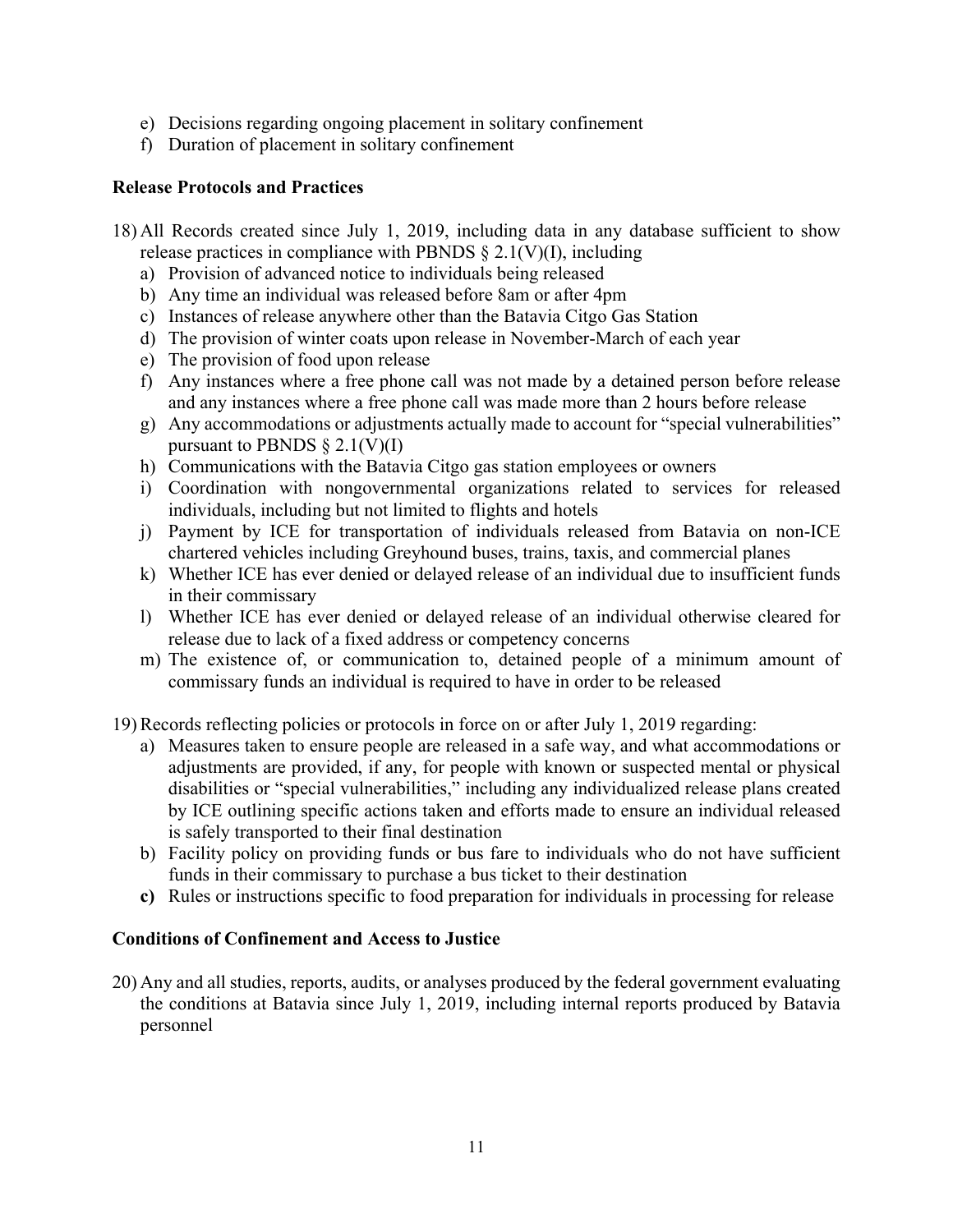- 21) All Records created since July 1, 2019, including data in any database disaggregated by national origin and race of detained individuals or, if not available, in aggregate, sufficient to show the use of the Risk Classification Assessment at Batavia, including
	- a) The identification and use of "special vulnerabilities" in classifying individuals
	- b) Consideration of "similar backgrounds" in classifying individuals
	- c) Use of medical information to classify people
	- d) The determination of, and use of, suspected gang affiliation to classify people
	- e) Any placement in medium-high or high security based solely on history of arrest(s) not convictions
	- f) Reclassification from a higher to a lower level of security
	- g) Any approval of classification or reclassification outside of the custody level guideline ranges
	- h) Security classification forms determining a person is a member of a "security threat group"
	- i) Significant event notices
	- j) Grievances by or on behalf of detained people regarding their risk classification and the resolution of such grievances
	- k) How classification affects detained people's freedom of movement, eligibility for programming, and the use of restraints

22) Records created since July 1, 2019 sufficient to show

- a) Batavia provides detained people sufficient access to operable computers capable of running electronic legal research media, operable printers, supplies for both, and instructions on basic use of the system, pursuant to PBNDS  $\S 6.3(V)(E)(1)$
- b) Dates individuals requested a computer account in order to use the computers in the law library and the date individuals were given access to such a computer account
- c) Any grievances by or on behalf of a detained individual related to access to the law library, access to counsel, mailings to a court related to a legal proceeding, or calls to a court related to a legal proceeding, and the resolution of any such grievances

#### **Abuse and Misconduct**

- 23) All Records created on or after July 1, 2019, including data in any database disaggregated by national origin and race of the detained individual or, if not available, in aggregate showing any of the following:
	- a) Personnel reports and other documentation of use of force on, or injury to, detained individuals, including reports submitted to the Field Office Director and after action review reports as outlined in §§ PBNDS 2.15(V)(C) and (V)(O), and the use of force against people with "special needs" as defined in  $\S 2.15(V)(F)(3)$
	- b) The forwarding of audiovisual recordings of "questionable or inappropriate" use of force to the Detention Management Division, pursuant to PBNDS  $\S 2.15(V)(O)(3)$
	- c) Investigation of any use of force by the Office of Professional Responsibility, the Department of Homeland Security, Office of the Inspector General, or the Federal Bureau of Investigation
	- d) Any deployment of "situation response teams"
	- e) Civil rights grievances filed with the Agency against Agency personnel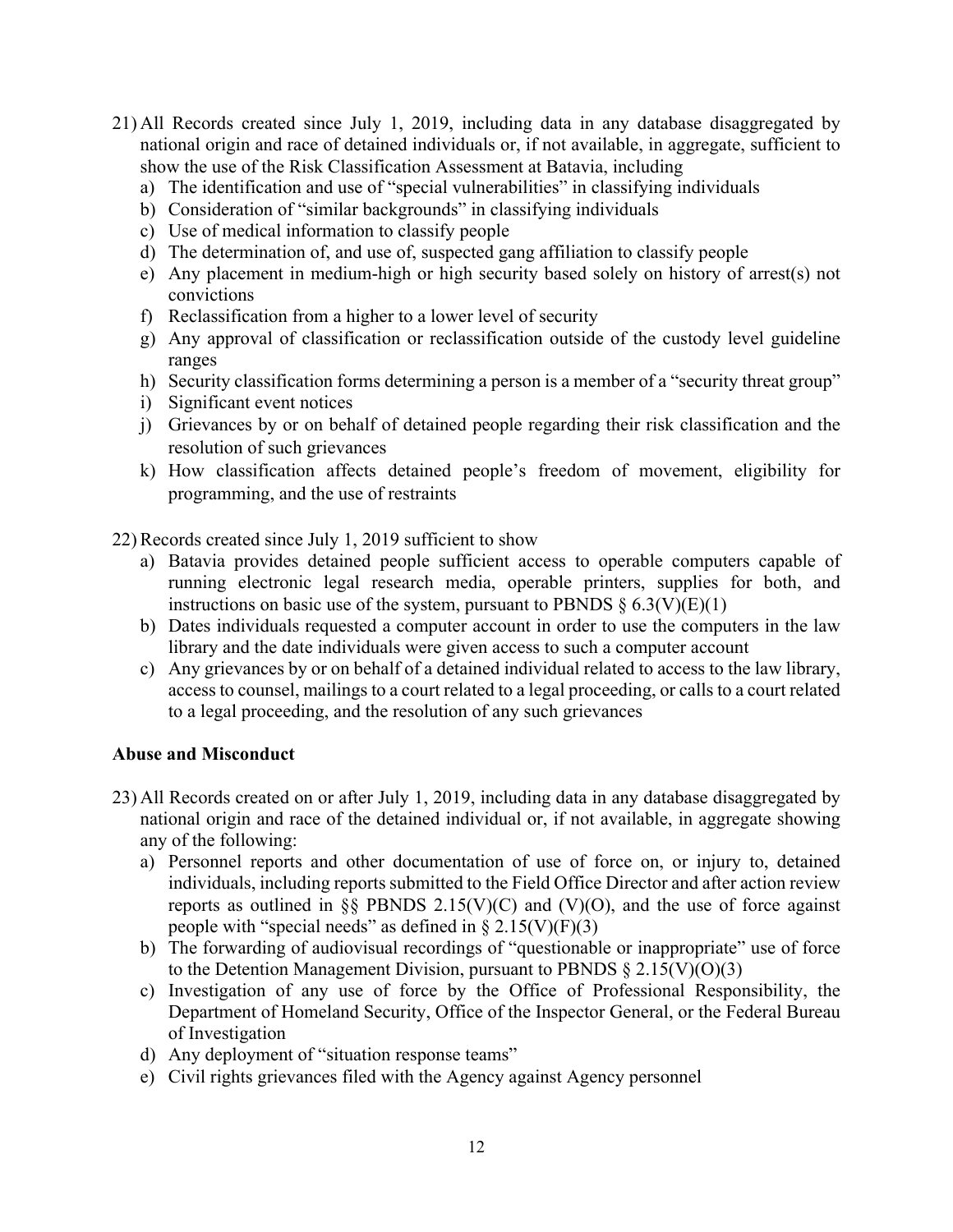- f) Any firings, unpaid leave, or other reprimands or discipline of ICE personnel as a result of their actions toward detained people or other ICE personnel
- g) Implementation and enforcement of protections against retaliation, including any affirmative monitoring of adverse action taken against people who have filed grievances
- h) Strip searches and body cavity searches performed on detained people and reason given for strip search, including
	- i) All strip searches conducted based on a contact visit
	- ii) All strip searches conducted based on violent criminal history
	- iii) All strip searches conducted based on suspected affiliation with a gang, terrorist organization, or other special group
- i) Requests to use restraints, the disposition of each request, and documentation of any determination to use restraints beyond two hours, per PBNDS § 2.15(V)(M)
- j) Each use of four or five-point restraints including the request, approval of request, examination by medical personnel, and monitoring of restrained person
- k) Use or allegations of use, of prohibited force techniques or devices, as defined in PBNDS  $\S$ § 2.15(V)(E) and (V)(G)(5), including any resulting investigations
- l) Training provided related to use of force and people with mental, physical, or psychiatric disabilities
- m) The Significant Incident Summary Worksheet (Form G-324A or equivalent) and Detention Facility Inspection Form for Batavia completed as part of the annual detention standards compliance review, for each fiscal year since 2020
- n) Communications regarding alleged racism, racial bias, disparate treatment based on race, or disparate impact on people of different races, stemming from Agency personnel actions and policies, including but not limited to grievances regarding one or more of these issues
- o) Policies and communications regarding withholding food, changing the quality of food, or intentionally providing poor quality food to a detained person, for any non-medical reason
- p) Communications about and treatment of detained people striking, including from the voluntary work program, including the revocation of recreation time, the right to make phone calls, or any other change in treatment following their refusal to work
- q) The number of hours per day people held in units with cells are locked into their cells
- 24) Individualized, disaggregated data regarding each individual booked or detained at Batavia on or after July 1, 2019, who was the subject of a use of force report, filed a grievance, or had a grievance filed on their behalf, regarding use of force, discrimination, harassment, abuse, or threats by or involving Agency personnel, or was subjected to a strip search or body cavity search, including:
	- a) Anonymized ID
	- b) Race and national origin
	- c) Use of force report(s) filed by Agency personnel regarding the individual
	- d) Use of restraints including type of restraint, date of use, reason for use, and duration of use
	- e) Grievances filed by detained person or others on their behalf regarding use of force, discrimination, harassment, abuse, or threats by or involving Agency personnel, and any investigations and resolution of such grievances
	- f) Any incidents of strip search or body cavity search subjected to, reason for search, gender of detained person, titles and genders of individuals present for search, and times search(es) began and ended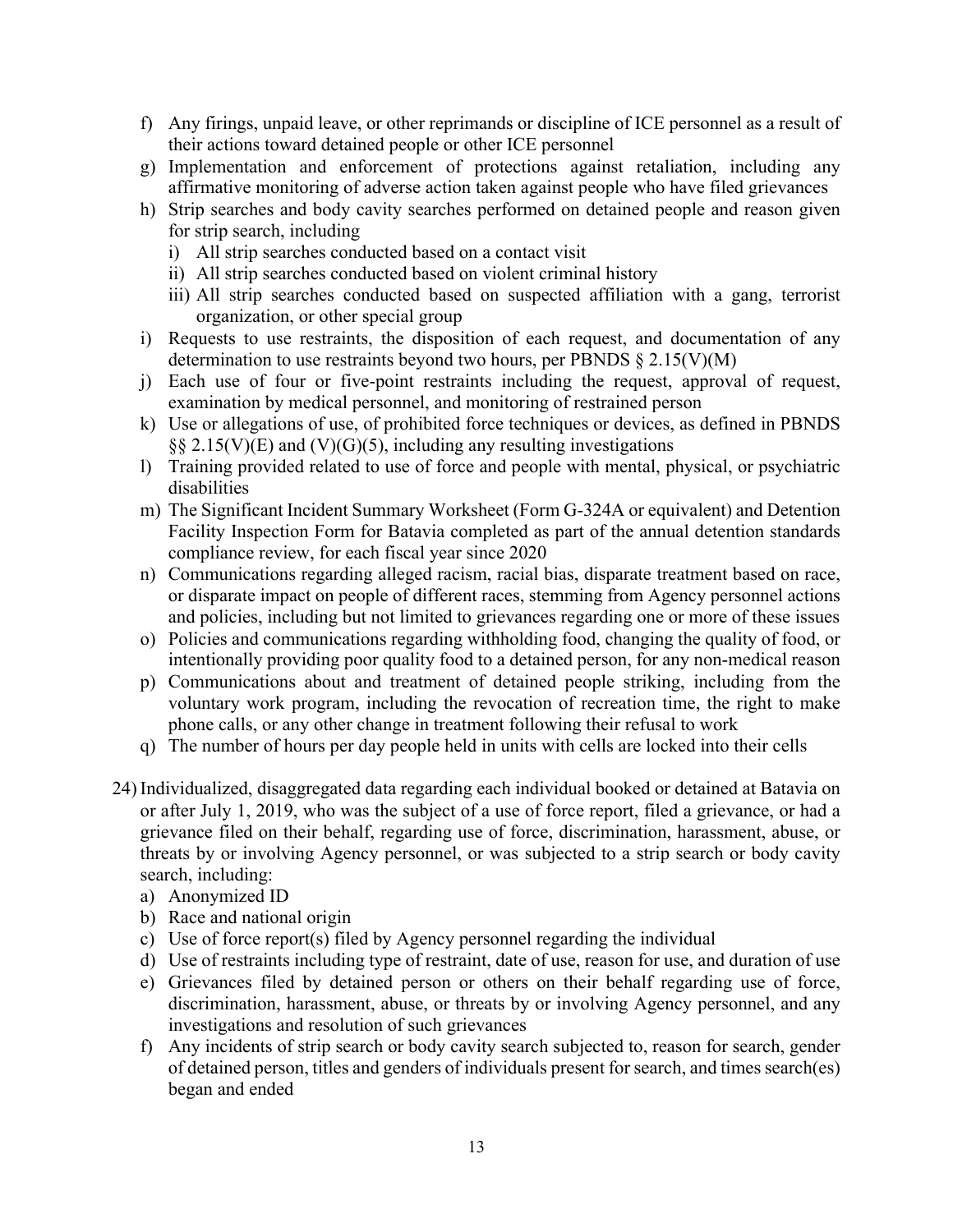## Format of Production

The Requesters request that responsive documents and materials be produced *in their entirety*, including all attachments, enclosures, hyperlinks and internal links, and exhibits. If it is determined that a document contains material or information that falls within a statutory exemption to mandatory disclosure under FOIA, the Requesters ask that such material or information be reviewed for possible discretionary disclosure, consistent with the presumption of openness codified in the Freedom of Information Act Improvement Act of 2016, Pub. L. 114-185, 130 Stat. 538.

Please search for responsive records regardless of format, medium, or physical characteristics, and including electronic records. Please provide the requested documents in the following format:

- In PDF format whenever possible;
- Electronically searchable whenever possible;
- Email attachments provided in sequential order following the email, to preserve the "parent-child" relationship, such that Requesters are able to identify which documents were the attachments to which emails;
- Any data records in native format (e.g. Excel spreadsheets in Excel);
- Emails include BCC and any other hidden fields;
- With any other metadata preserved.

Please furnish all applicable Records in electronic format via email as specified above to: Lauren Wilfong at Lauren.Wilfong@JusticeActionCenter.org, Sarah Gillman at sarah@defensenetwork.org, and Rene Kathawala at rkathawala@orrick.com. The burden is on the Government to provide a determination within 20 working days. In the event the Government is unable to meet that deadline, the Requesters are willing to discuss an appropriate schedule for rolling productions. To the extent the Government has any questions after reviewing these Requests, please do not hesitate to contact the undersigned.

#### Fee Waiver Request

Pursuant to 5 U.S.C.  $\S 552(a)(4)(A)(iii)$ , the Requesters apply for a fee waiver. Applicable agency regulations require fees to be waived when it is determined, based upon the submission of the requester, that the information is "likely to contribute significantly to public understanding of the operations or activities of the government and is not primarily in the commercial interest of the requester." 5 U.S.C. § 552(a)(4)(A)(iii); *see also* 5 C.F.R. § 5.11(k)(1) (permitting fee waiver when "[d]isclosure of the requested information is in the public interest" and "is not primarily in the commercial interest of the requester"); 28 C.F.R. § 16.10(k) ("[r]equester[] may seek a waiver of fees by . . . demonstrating how disclosure of the requested information is in the public interest because it is likely to contribute significantly to public understanding of the operations or activities of the government and is not primarily in the commercial interest of the requester").

Requesters are non-profit organizations that advocate alongside individuals detained at Batavia and other facilities in upstate New York. Access to this information is crucial for the Requesters and the communities they serve to evaluate immigration enforcement actions in their communities, including the conditions of confinement and protocols for detention, confinement and release, and their potential detrimental effects in their communities.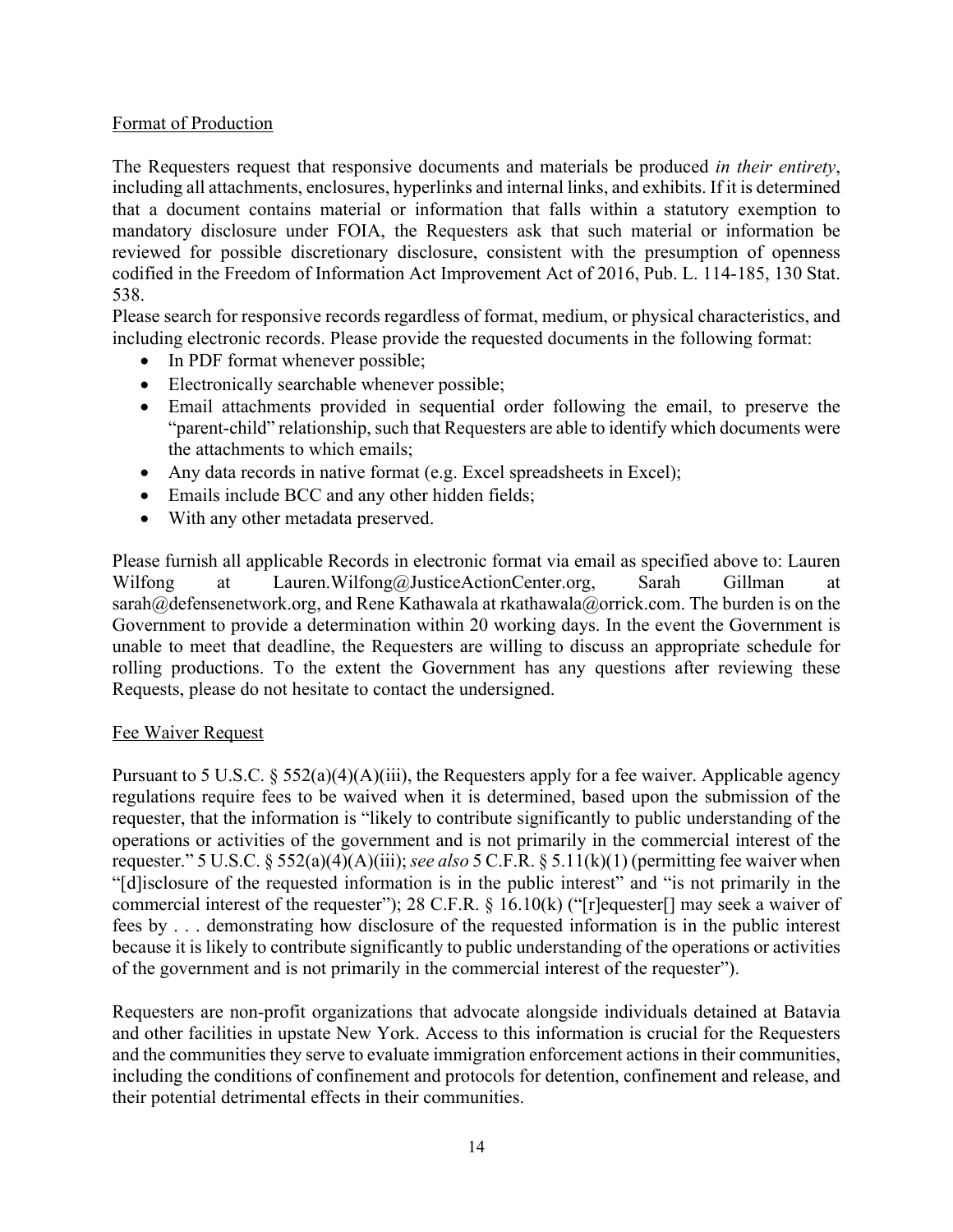*Justice For Migrant Families (JFMF)* is a grassroots and community-based non-profit organization with federal 501(c)(3) status. Based in upstate New York, JFMF promotes justice for migrant families by providing support to people detained in Batavia, information and resources to families in the community, and advocacy both within and beyond the local community. JFMF connects detained people with legal resources and social services, provides material support to detained and recently released people, and conducts a visitation and pen pal program with people detained at the facility. JFMF also collects and disseminates resources for people detained at Batavia and their families, which are housed on their website at justiceformigrantfamilies.org. JFMF will use the information obtained through these Requests to serve community members most directly affected by the information, and to ensure accountability for the Government's routine violations of detained people's rights at Batavia. JFMF will also work with other non-profit and advocacy organizations to ensure that the information obtained through these Requests is distributed to directly impacted populations and other stakeholders, and to the public at large.

*Prisoners' Legal Services of New York (PLS)* is a 501(c)(3) nonprofit that provides legal representation and assistance to indigent prisoners, helping them to secure their civil and human rights and advocate for more humane prisons and for a more humane criminal justice system. PLS is committed to ensuring access to the courts for all incarcerated New Yorkers. PLS represents individuals detained at Batavia in their immigration proceedings and in challenges to the length and conditions of their detention in federal court. PLS also advocates on conditions issues and policies affecting people detained at Batavia through litigation and other means. PLS will work with other nonprofit and advocacy organizations to ensure that the information obtained through these Requests is distributed to directly impacted populations and other stakeholders, and to the public at large.

*Rapid Defense Network (RDN)* is a 501(c)(3) nonprofit that provides rapid legal representation on a *pro bono* basis to immigrants facing unlawful detention or deportation. In addition to individual representation RDN works with law firms and other partners to address gaps in resources and challenge conditions of confinement in immigrant detention, including through resource development and litigation. RDN has represented a number of people detained at Batavia and works with local partners to develop resources for people detained at Batavia and increase access to legal services at the facility. RDN monitors developments in immigration law that affect the rights of non U.S.-citizens, and partners with law firms and law school clinics to bring impact litigation and federal court claims on behalf of noncitizens to address systemic issues. During the COVID-19 pandemic, RDN has made information available to the public regarding litigation efforts to address the conditions of confinement for people in immigration detention through its website and related media platforms that are accessible to the public. RDN will work with other non-profit advocacy organizations to ensure that the information obtained through these Requests is distributed to directly impacted populations and other stakeholders, and to the public at large.

The Requesters will make any information that they receive from these Requests available to the public, including the press, at no cost. As detailed above, the conditions of immigrants detained in upstate New York is of significant public interest.<sup>6</sup> The Requesters have undertaken this work in

<sup>&</sup>lt;sup>6</sup> The treatment of people in ICE custody in upstate New York has generated significant media attention and been the subject of numerous protests. *See, e.g.,* Giulia McDonnell Nieto Del Rio, *ICE is Leaving Asylum Seekers at a*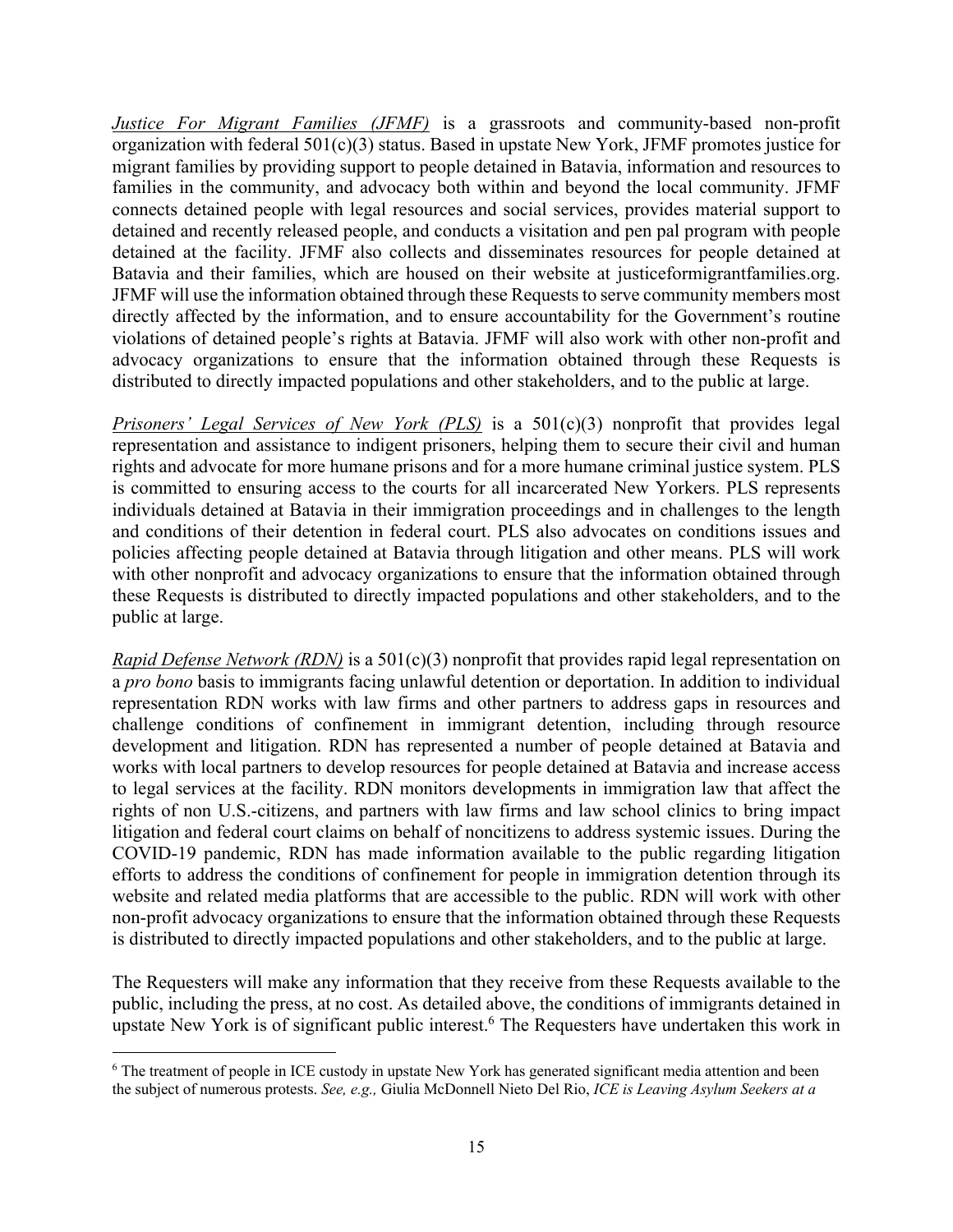the public interest and not for any private commercial interest. Access to this information is necessary for the public to meaningfully evaluate the consequences of federal immigration policies and the operations of immigration detention facilities in their communities to which the public has no other way of gaining visibility. The Government must waive or, at minimum, reduce any fees because the Requesters have no commercial interest in the requested information. They request this information to educate the public regarding the Government's operations and activities. *See* 5 U.S.C.  $\S$  552(a)(4)(A)(iii).

If a fee waiver is not granted, Requesters in the alternative ask for a limitation of processing fees pursuant to 5 U.S.C.  $\tilde{\S}$  552(a)(4)(A)(ii)(II) ("[F]ees shall be limited to reasonable standard charges for document duplication when records are not sought for commercial use and the request is made by . . . a representative of the news media."). *See also* 6 C.F.R. § 5.11(d)(1) ("No search fees will be charged for requests by . . . representatives of the news media, unless the records are sought for a commercial use.") The Requesters have engaged pro bono counsel who will be responsible for the reasonable cost of locating and reproducing the requested documents to the extent required by applicable regulations and not otherwise waived. If such costs will exceed \$150, please contact the Requesters and their counsel before incurring them.

#### **Conclusion**

There is an urgent need to inform the public of the policies and practices in immigration detention centers in upstate New York, where egregious treatment of immigrants in ICE custody has resulted and will continue to result in constitutional rights violations , public health risks, and even death, as highlighted by the horrific and preventable death of Pierre, detailed above. The public has a right to know about what happens in the "black box" of ICE custody, particularly as New York considers the Dignity Not Detention bill, which would end current and future ICE contracts with state, municipal, and private facilities. Not only will this information assist advocates defending the rights of detained people in upstate New York, it is also vital to providing the public with the information necessary to engage in the democratic process and public debate regarding ending ICE contracts in New York State.

*Remote Bus Station in New York*, Documented, Feb. 25, 2022, https://documentedny.com/2022/02/25/ice-detaineeslocator-new-york/; Alex Love, *Local immigration organizations accuse ICE in Batavia of mishandling*, Rochester First, Dec. 6, 2021, https://www.rochesterfirst.com/news/local-immigration-charities-accuse-i-c-e-in-batavia-ofmishandling/; Phil Gambini, *ICE's ill treatment of released* [*detained people*], Investigative Post, Apr. 28, 2020, https://www.investigativepost.org/2020/04/28/ices-ill-treatment-of-released-detainees/; Phoebe Taylor-Vuolo, *A Man Detained in Batavia is Fighting to Be Deported ICE Has Cancelled His Flight 13 Times.*, Documented NY, Apr. 27, 2021, https://documentedny.com/2021/04/27/a-man-detained-in-batavia-is-fighting-to-be-deported-ice-hascancelled-his-flight-13-times/; Phil Gambini, *Lawyers protest dangers at detention center,* Investigative Post, Mar. 25, 2020, https://www.investigativepost.org/2020/03/25/lawyers-protest-dangers-at-detention-center/; Noelle E.C. Evans, *30 detainees test positive for coronavirus at ICE detention center in Batavia*, WBFO – NPR, Feb. 23, 2021, https://www.wbfo.org/crime/2021-02-23/30-detainees-test-positive-for-coronavirus-at-ice-detention-center-inbatavia; Noah Lanard, *"You're Doing Nothing": Judge Slams ICE for Failing to Vaccinate Detainees*, Mother Jones, Mar. 4, 2021, https://www.motherjones.com/politics/2021/03/youre-doing-nothing-judge-slams-ice-forfailing-to-vaccinate-detainees/; Massarah Mikati, *63% of local ICE detainees contracted COVID-19. Now some are getting first vaccine shot.*, Times Union, Mar. 24, 2021, https://www.timesunion.com/news/article/63-of-local-ICEdetainees-contracted-COVID-19-16049808.php; Hamed Aleaziz, *ICE Moved Dozens Of Detainees Across The Country During The Coronavirus Pandemic. Now Many Have COVID-19.*, Buzzfeed News, Apr. 29, 2020, https://www.buzzfeednews.com/article/hamedaleaziz/ice-immigrant-transfer-jail-coronavirus.